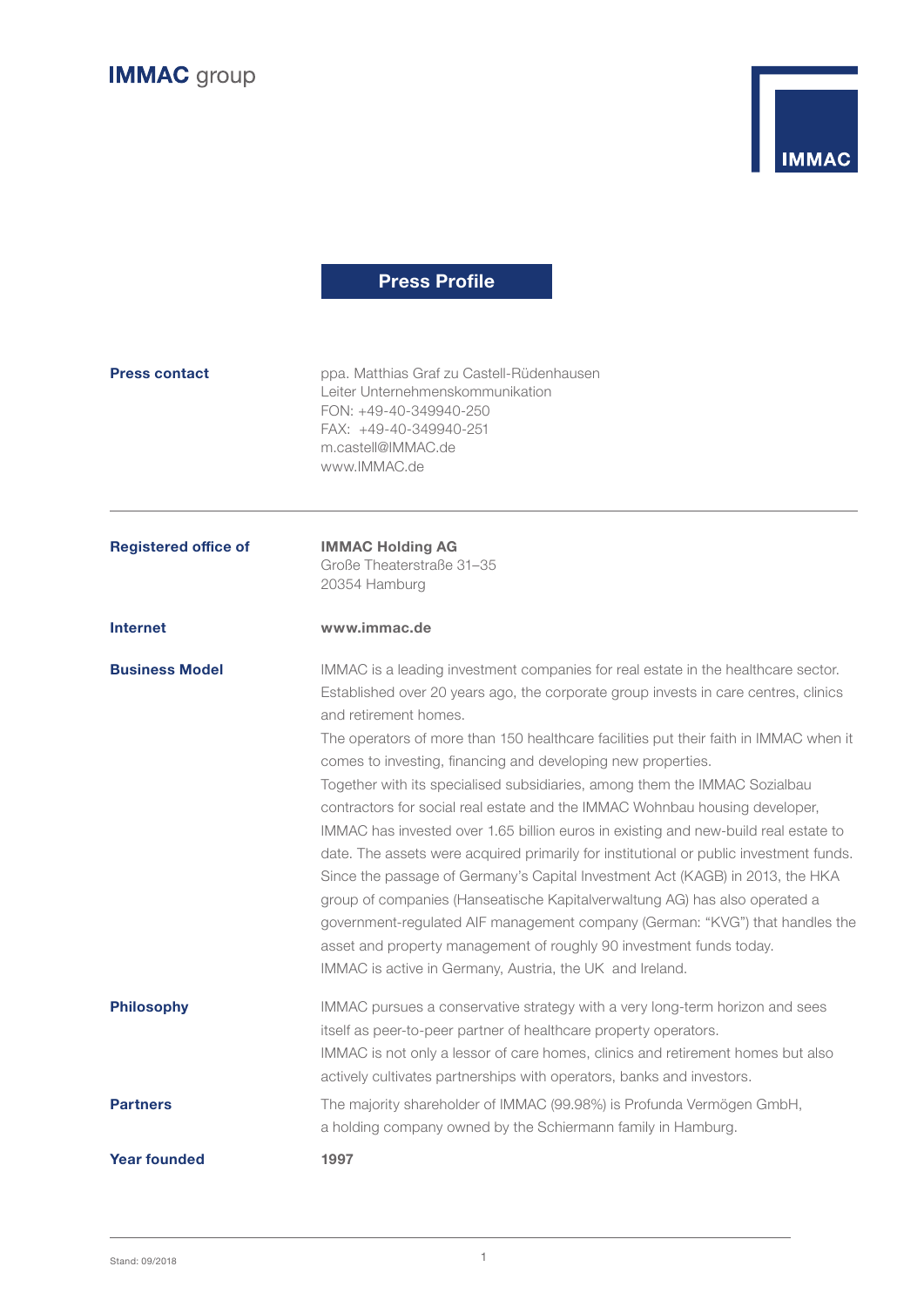

| <b>Senior</b>                 | <b>Management Board</b>                                                                                                                                                                                                                   |
|-------------------------------|-------------------------------------------------------------------------------------------------------------------------------------------------------------------------------------------------------------------------------------------|
| <b>Management Team</b>        | • Thomas F. Roth, Member of the Board (Sales)<br>• Mechthild Mösenfechtel, Member of the Board (Finance)<br>· Jens Wolfhagen, Member of the Board (Market)                                                                                |
|                               | <b>Management team</b>                                                                                                                                                                                                                    |
|                               | · Reimund Huß, MD IMMAC Verwaltungsgesellschaft mbH<br>• Florian M. Bormann, MD IMMAC Immobilienfonds GmbH<br>• Manfred Kahr, MD IMMAC GmbH (Austria)<br>• Noel Boyle, MD IMMAC Capital (Ireland) Limited                                 |
| <b>Supervisory Board</b>      | Chairman of the Supervisory Board: Marcus H. Schiermann                                                                                                                                                                                   |
| <b>Number of Institutions</b> | Germany<br>• 114 Nursing homes, 3 rehabilitation clinics, 10.261 beds<br>Austria:<br>• 24 Nursing home, 1 rehabilitation clinic, 2.188 beds<br>Ireland:                                                                                   |
|                               | • 4 Nursing home, 266 beds                                                                                                                                                                                                                |
| <b>IMMAC markets</b>          | · Germany, Austria, United Kingdom, Ireland, USA<br>• It is planned to expand into additional EU member states                                                                                                                            |
| <b>Performance</b>            | • 150 pools of investment assets since 1997.                                                                                                                                                                                              |
|                               | • Investment volume of over $\epsilon$ 1.65 billion initiated and committed<br>(not including institutional funds).                                                                                                                       |
|                               | • The Group is considered the market leader in this segment.                                                                                                                                                                              |
|                               | • All investments properties are occupied on long-term leases.                                                                                                                                                                            |
| <b>Service Spectrum</b>       | <b>Acquisitions</b> (Transactions)                                                                                                                                                                                                        |
|                               | • The Acquisitions (Transactions) business unit of IMMAC is responsible for the<br>procurement of existing real estate as well as for new-build properties and<br>property developments in collaboration with the IMMAC construction arm. |
|                               | • IMMAC maintains four acquisition teams in Germany and one each in Austria and<br>Ireland. The acquisition teams organise the entire acquisition process, including<br>the due diligence phase which consists of                         |
|                               | - Operational due diligence<br>- Technical due diligence<br>- Legal<br>- Taxes                                                                                                                                                            |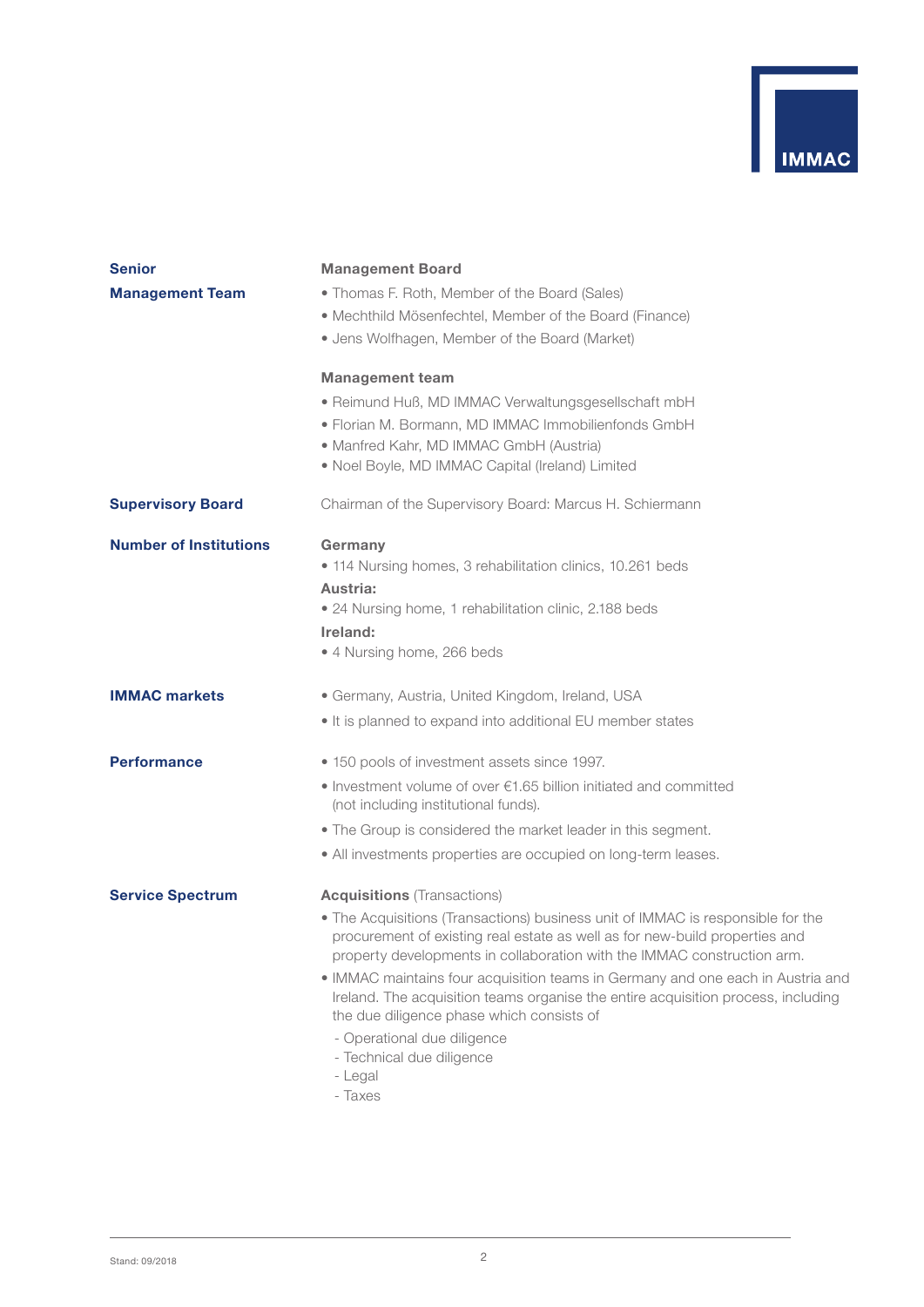

#### **Service Spectrum New-Build Construction**

- IMMAC has two proprietary new-build contractors, one being IMMAC Sozialbau GmbH which specialises in the construction of care centres and clinics, the other being IMMAC Wohnbau GmbH which focuses on the development of retirement homes.
- An experienced team ensures that property developments for different operators are tailored to the day-to-day requirements of the respective operation. Development as a one-stop service delivers high-spec properties in terms of structural quality, operational optimisation and cost-effective construction.

#### **Sales**

- The IMMAC Immobilienfonds GmbH handles the general distribution of all equity investment opportunities the group of companies offers.
- During its many years in the field, IMMAC has built up a nationwide distribution network of asset managers, banks, intermediaries and non-bank advisers characterised by a high level of competence and integrity.
- So far, IMMAC Sales placed around 13,000 equity investments among over 7,800 private clients, family offices, foundations and institutional investors with an equity volume of c. €600 million. Striking to note is the high reinvestment ratio among returning clients who have invested with us for years.

#### **Research**

- IMMAC maintains an in-house research unit. Pre-acquisition audits conducted by IMMAC Research ensure that every investment plan is subjected to an in-depth review that covers location, demand and competition.
- Ahead of every investment decision, IMMAC compiles extensive research products such as competitive market analyses and surveys about market participants and country-specific refinancing systems.

### **Property and Asset Management** (through HKA Hanseatische Kapitalverwaltung AG)

- The business divisions Asset Management and Property Management represent the core components of HKA's portfolio management. The two specialist teams bring know-how in the areas of real estate, funding, technology and in the social economy to the job. This ensures comprehensive professional support for the operators as well as the continuous monitoring and technical management of the property.
- The management of operators and properties kicks in directly after the property acquisition by IMMAC and DFV. It marks the transition from the transaction phase to the management phase in close coordination with IMMAC and with all local partners.
- The quality of the infrastructure-related, commercial and technical facility management is ensured by specifying bespoke strategies for each property for all commercial and technical measures, and by implementing these together with the operators.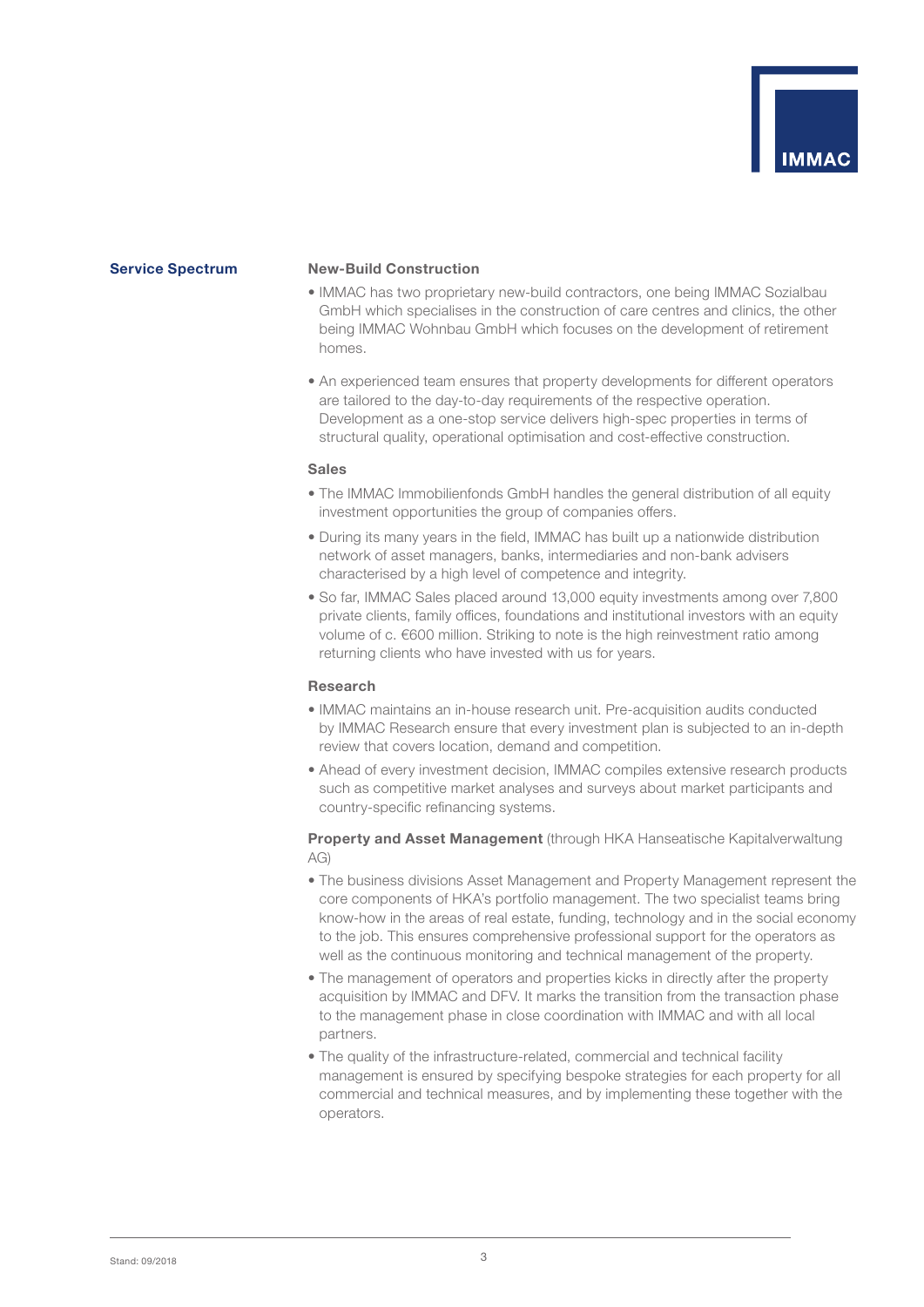

| DEUTSCHE<br>FONDSVERMÖGEN                   | One of IMMAC Group's member companies is DFV Deutsche Fondsvermögen GmbH.<br>With its international network, it focuses specifically on hotel investments, special-pur-<br>pose and operator real estate as well as infrastructure investments.                                                                                                         |
|---------------------------------------------|---------------------------------------------------------------------------------------------------------------------------------------------------------------------------------------------------------------------------------------------------------------------------------------------------------------------------------------------------------|
| <b>Internet</b>                             | www.dfv-invest.com                                                                                                                                                                                                                                                                                                                                      |
| <b>Business Model</b>                       | DFV Deutsche Fondsvermögen GmbH is an investment company specialising in real<br>estate and infrastructure projects in Germany, Austria and other European countries<br>as well as in the United States. These are designed and offered by HKA in the form<br>of alternative investment funds (AIF).                                                    |
|                                             | The company was formed in 2008 from a network of internationally experienced,<br>institutional and private partners. It includes, for instance, the companies Arundel<br>AG and Profunda Vermögen GmbH, the latter being the main shareholder of IMMAC<br>Holding AG and of HKA Hanseatische Kapitalverwaltung AG.                                      |
|                                             | Acting as HKA's agent, DFV Deutsche Fondsvermögen GmbH handles property<br>acquisitions, takes care of the transaction management, and coordinates the entire<br>due diligence process. To this end, commercial and technical competencies in the<br>areas of infrastructure, real estate and funding structure are pooled for acquisition<br>purposes. |
|                                             | The senior management of DFV Deutsche Fondsvermögen GmbH has long-term<br>transaction and financing experience in the context of real estate and infrastructure<br>projects.                                                                                                                                                                            |
| <b>Year of establishment</b>                | 2008                                                                                                                                                                                                                                                                                                                                                    |
| <b>Hanseatische</b>                         | The capital manager HKA Hanseatische Kapitalverwaltung AG ("Hanseatische" or<br>"HKA" for short) with head office in Hamburg holds a license pursuant to Articles                                                                                                                                                                                       |
| <b>Hanseatische</b><br>Kapitalverwaltung AG | 20, 22, German Capital Investment Act (KAGB), to engage in the collective asset<br>management of closed-end domestic public funds and of EU special AIF.                                                                                                                                                                                                |
| <b>Internet</b>                             | www.diehanseatische.de                                                                                                                                                                                                                                                                                                                                  |
| <b>Business Model</b>                       | Together with its exclusive partners IMMAC and DFV Deutsche Fondsvermögen,<br>HKA design alternative investment funds (AIF) governed by the KAGB.                                                                                                                                                                                                       |
|                                             | Product development in this line of business focuses, on the one hand, on the<br>concept design of public AIF compliant with KAGB rules for private clients and, on<br>the other hand, on structuring special AIF for semi-professional and professional<br>clients.                                                                                    |
|                                             | These AIF products invest in special real estate, particularly properties used for<br>in-patient care and rehab clinics, as well as in hotels and properties of residential<br>use.                                                                                                                                                                     |

One Idea, Two Powerful Brands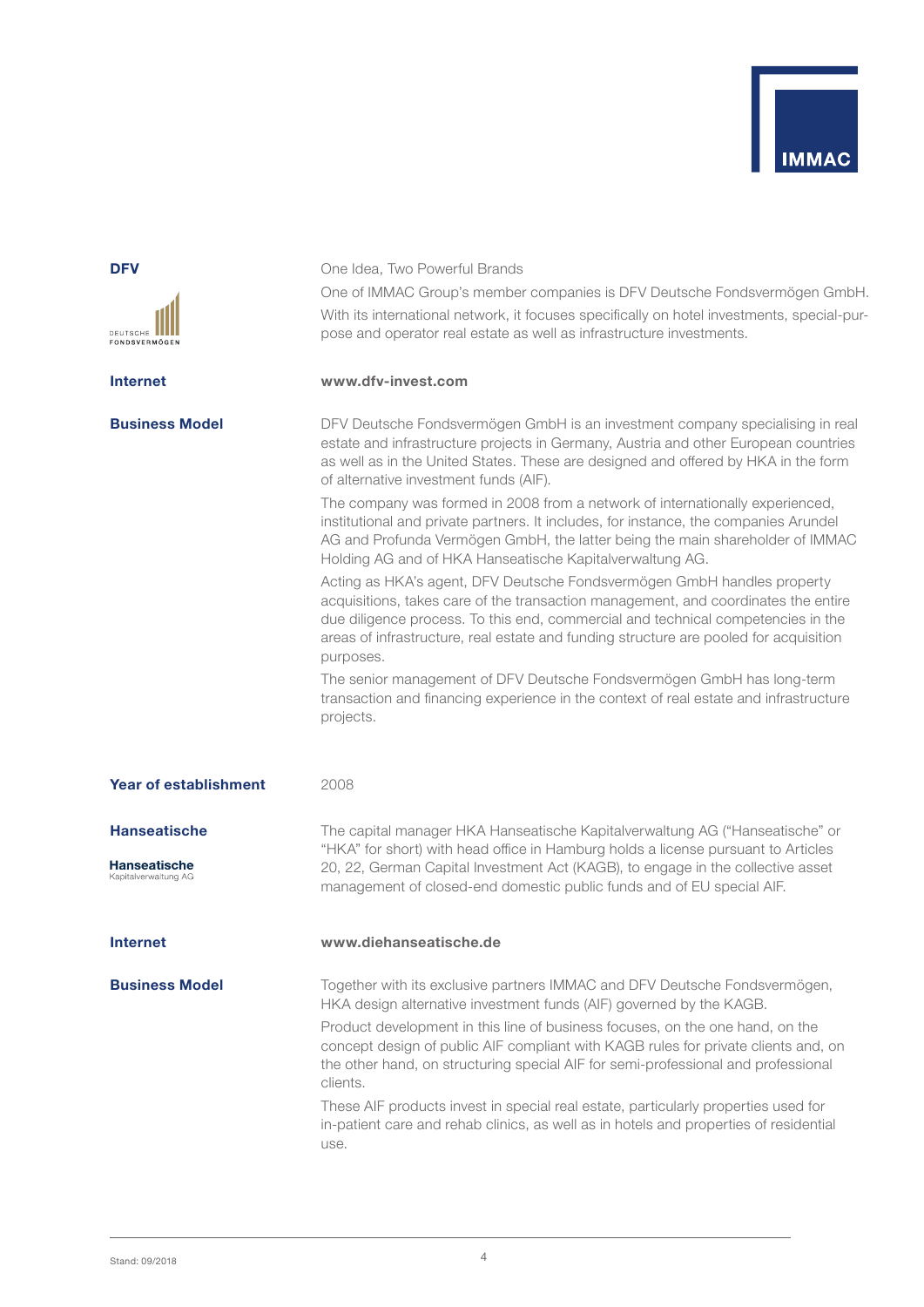

| <b>Business Model</b>          | With now EUR 1.5 billion under management in the form of over 94 equity and inf-<br>rastructure asset pools (private equity funds) in Germany and Austria, Hanseatische<br>keeps the accounts of more than 8,400 investors (as of 31/12/2018).<br>Since November 2019, HKA Hanseatische Kapitalverwaltung AG has been a<br>member company of the IMMAC group. |
|--------------------------------|---------------------------------------------------------------------------------------------------------------------------------------------------------------------------------------------------------------------------------------------------------------------------------------------------------------------------------------------------------------|
| <b>Year of establishment</b>   | 2013                                                                                                                                                                                                                                                                                                                                                          |
| <b>Subsidiaries in Germany</b> | <b>IMMAC Verwaltungsgesellschaft mbH</b><br>Große Theaterstraße 31-35<br>20354 Hamburg<br>Commercial register: District Court of Hamburg, HRB 142949<br>MD: Mechthild Mösenfechtel, Jens Wolfhagen, Reimund Huß                                                                                                                                               |
|                                | <b>IMMAC Health property GmbH</b><br>Große Theaterstraße 31-35<br>20354 Hamburg<br>Commercial register: District Court of Kiel, HRB 2366 RD<br>MD: Thomas F. Roth, Reimund Huß                                                                                                                                                                                |
|                                | <b>IMMAC Immobilienfonds GmbH</b><br>Große Theaterstraße 31–35<br>20354 Hamburg<br>Commercial register: District Court of Kiel, HRB 2312 RD<br>MD: Reimund Huß, Thomas F. Roth, Florian M. Bormann                                                                                                                                                            |
|                                | <b>IMMAC Sozialbau GmbH</b><br>Große Theaterstraße 31–35<br>20354 Hamburg<br>Commercial register: District Court of Hamburg, HRB 142928<br>MD: Mechthild Mösenfechtel, Jens Wolfhagen, Reimund Huß                                                                                                                                                            |
|                                | <b>IMMAC Wohnbau GmbH</b><br>Große Theaterstraße 31-35<br>20354 Hamburg<br>Commercial register: District Court of Hamburg, HRB 142987<br>MD: Mechthild Mösenfechtel, Jens Wolfhagen, Reimund Huß                                                                                                                                                              |
|                                | DFV Deutsche Fondsvermögen GmbH<br>Große Theaterstraße 31-35<br>20354 Hamburg<br>Commercial register: District Court of Hamburg, HRB 106803<br>MD: Mechthild Mösenfechtel, Jens Wolfhagen                                                                                                                                                                     |